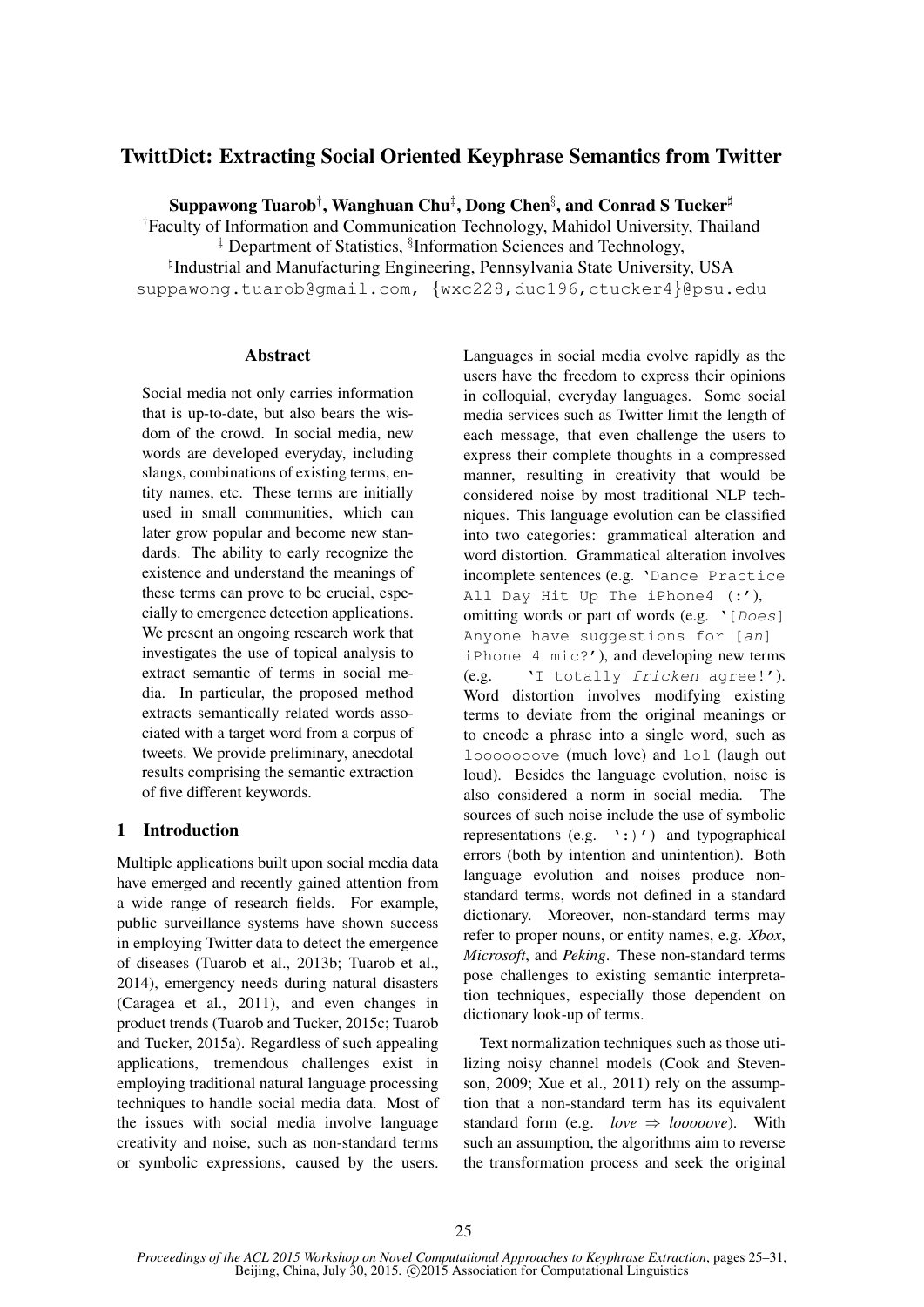form of a non-standard term. These algorithms, however, would fail if a term is newly developed and does not have a counterpart standard form (for example, 'swine flu', 'linsanity', 'Tweeps', etc.).

In particular, we present *TwittDict*, a model for semantic exploration of unknown terms in social media. Specifically, the method first identifies different topics discussed in the social media corpus. It assumes that a given term is associated with one or more topics, which then allows the mapping between such a term with relevant topically represented terms. Though multiple works have shown success on semantic annotation of unknown terms, these works target the domain of traditional documents where noise and language evolution are not taken into account. A preliminary case study that uses Twitter data to extract semantically relevant terms from a set of chosen five target terms is presented.

## 2 Background and Related Work

Use of social media, such as collaboratively edited knowledge databases (Wikipedia<sup>1</sup>), blogs and microblogs (Biyani et al., 2014), content communities (YouTube<sup>2</sup>), and social networking sites  $(Facebook<sup>3</sup>)$  (Kaplan and Haenlein, 2009), has grown at a prodigious rate. According to Nielsen's report<sup>4</sup>, the total amount of time spent by the U.S. population on social media in 2012 was 520.1 billion minutes, a 21% increase from the previous year. This results in the creation and diffusion of a huge amount of information on social media everyday, including news, knowledge, opinions, and emotions. Different groups use social media for different reasons. For instance, companies can use social media to gather customer feedback and conduct market research and reputation management. Governmental organizations can spread news and gather public opinions. Meanwhile, the wealth of information on social media contributes to the collective wisdom and can be used to predict realworld outcomes such as stock prices (Bollen et al., 2011), flu trends (Lampos et al., 2010), and product sales (Tuarob and Tucker, 2013). To realize the potential of social media, the first step is to select relevant information, which requires an understanding of language evolution on social media. One aspect of such evolution is the creation and use of new terms aiming at describing timely events or new social phenomenon. Many of these terms are too new to be indexed by standard dictionaries or Wikipedia, and the results returned by popular search engines like Google<sup>5</sup> can be obscure and unstructured. Therefore, we seek to use social community knowledge to extract term semantics which provide better understanding on the language evolution.

### 2.0.1 Semantic Discovery of Terms

Weischedel et al. (1993) had success in employing probabilistic models to discover unknown terms and annotate them with parts of speech. Daniel et al. (1999) proposed a named entity recognition (NER) algorithm which categorizes a proper noun into one of the 3 predefined categories: Location, Person, and Organization. Besides Daniel et al's work, other NER algorithms such as (Chieu and Ng, 2002) achieved similar goals. These solutions rely on the assumption that a proper noun must fall into one of the predefined categories, while it is ubiquitous to see new categories of terms emerge from social media. Moreover, these algorithms require the data to adhere to standard English grammar. This requirement is hardly satisfied in social media. Fellbaum described *Wordnet*<sup>6</sup> a lexical database for English vocabulary that provides a set of synonyms (synset) for a given word. However, such database is constructed manually and only contains standard dictionary words, while our solution is fully automatic and can be applied to standard and non-standard terms that appear in social media.

# 2.0.2 Quantifying Unknown Terms in Social Media Data

Dealing with non-standard terms can be cumbersome. Dictionary-based approaches tend to fail when facing such unknown terms since they basically do not exist and cannot be looked up. Cook and Stevenson (2009) identified 10 different ways in which a term can be distorted in mobile text messaging. They proposed a noisy channel unsupervised model to translate a non-standard term into its standard version. Xue et al. (2011) proposed a similar channel-based model to translate a non-standard term into its standard form in the

<sup>1</sup> http://www.wikipedia.org/

<sup>2</sup> https://www.youtube.com/

<sup>3</sup> https://www.facebook.com/

<sup>4</sup> http://www.nielsensocial.com/

<sup>5</sup> https://www.google.com/

<sup>6</sup> http://wordnet.princeton.edu/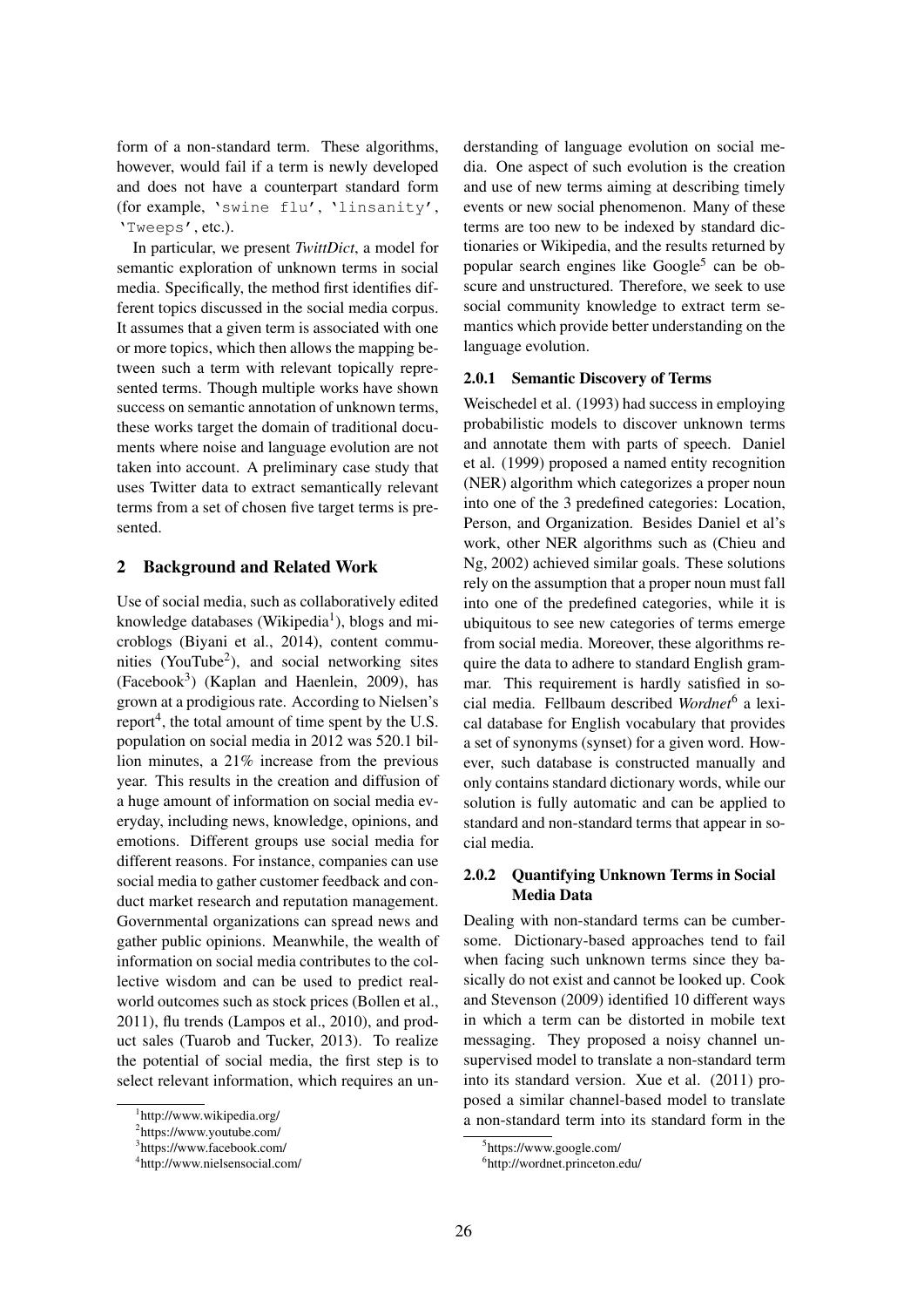Twitter domain. These algorithms assume that an unknown term can be mapped one-to-one to its standard form. Unfortunately, the presence of newly generated terms naturally found in social media violate such an assumption, simply because these terms are newly developed and hence do not have their standard forms. These newly developed terms include social slangs, trending words, and names of entities.

Lund and Burgess (1996) attempted to explore the semantic of terms by generating the term occurrence network. A term is annotated with its highly related terms based on the distances in the network. Though their algorithm treats a document as a bag of words (hence does not rely on sentence structures), the algorithm produces meaningful results when the data is highdimensional and dense. Such properties result in a strong and meaningful co-occurrence relationship. However, each message in social media is usually represented with a short text, resulting in highdimensional but sparse data. Consequently, such data sparsity would impede the co-occurrence relationship.

### 3 Methodology

Topic models (Blei and Lafferty, 2009) are powerful tools to study latent patterns in text. The semantic of an unknown word is highly related to the topics associated with the text that contains it. Moreover, identified topics can be considered as representatives of the semantic. While one document might only have a limited number of topics associated with it, the collection of a large amount of documents containing the unknown term can provide more thorough and comprehensive understanding. Therefore, topic models can be applied to extract the semantics of unknown terms with large enough collection of documents. Social media such as Twitter usually adopts the use of newly developed terms at a very fast rate. Social media users tweet about topics related to the unknown terms based on their subjective understanding. Different tweets may present different meanings towards a single term. While a single tweet lacks the information to provide the full semantics of the term, a collection of all the tweets containing the term would give a much larger and clearer picture of the semantics. Therefore, topic models can be applied on social media to extract word semantics in terms of collective wisdom and

social knowledge.

In this study, we choose the Latent Dirichlet Allocation (LDA) (Blei et al., 2003) to model topical variation due to its flexibility and richness in the results. We use Twitter data as a case study, hence the name *TwittDict* is devised. Note that our algorithm can also be applied to other social media such as Facebook and Google+, as long as the medium of communication is in textual forms and community structures exist. In this section, we first briefly review our problem and introduce the LDA model, and then discuss how we filter the related tweets and how we apply the LDA to extract word semantics.

#### 3.1 Problem Definition

Given a query word, TwittDict outputs a list of related words associated with it. The output words are ranked according to their relevance to the input term. Specifically, let  $D_t = \{d_1, d_2, ..., d_n\}$ be the set of tweets, where each tweet  $d_i \in D_t$ is a bag of words,  $W$  the vocabulary extracted from  $D_t$ , and  $w_t$  the query word. The proposed algorithm aims to output a ranked list of  $K$ words which are semantically relevant to  $w_t$ . For example, given a word 'Linsanity', the proposed algorithm would return a ranked list of semantically relevant words {basketball, player, insanity, scholarship} (with  $K = 4$ ) as the output.

#### 3.2 Latent Dirichlet Allocation

In text mining, the Latent Dirichlet Allocation (LDA) is a generative model that allows a document to be represented by a mixture of topics. The basic intuition of LDA for topic modeling is that an author has a set of topics in mind when writing a document. A topic is defined as a distribution of terms. The author then chooses a set of terms from the topics to compose the document. With such assumption, the whole document can be represented using a mixture of different topics. LDA serves as a means to trace back the topics in the author's mind before the document is written. Mathematically, the LDA model is described as follows:

$$
P(w_i|d) = \sum_{j=1}^{|Z|} P(w_i|z_i = j) \cdot P(z_i = j|d). \tag{1}
$$

 $P(w_i|d)$  is the probability of term  $w_i$  being in document d.  $z_i$  is the latent (hidden) topic. |Z| is the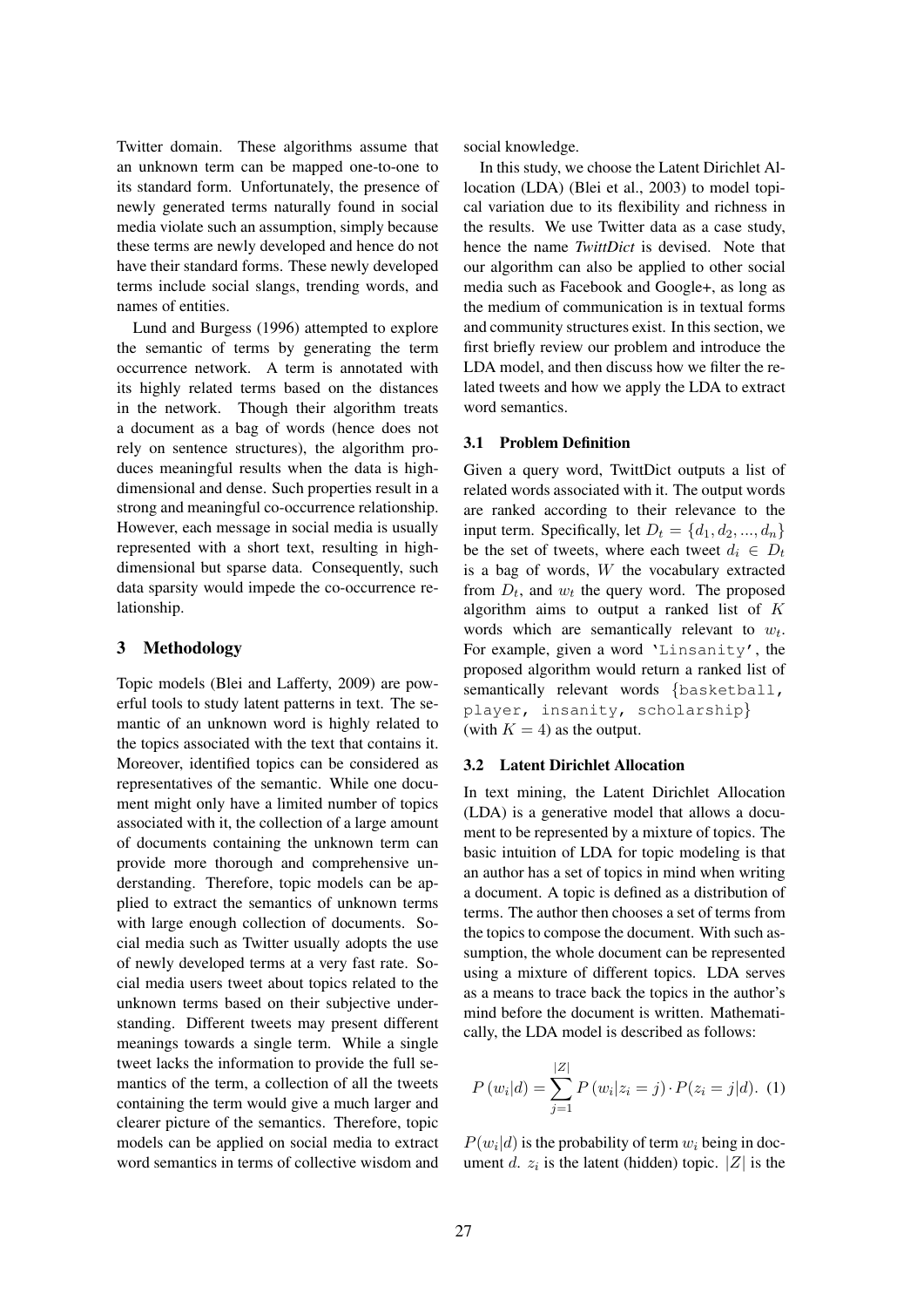number of all topics, which needs to be predetermined.  $P(w_i | z_i = j)$  is the probability of term  $w_i$ being in topic *i*.  $P(z_i = j|d)$  is the probability of picking a term from topic  $j$  in the document  $d$ .

Essentially, the aim of LDA model is to find  $P(z|d)$ , the topic distribution of document d, with each topic described by the distribution over all terms  $P(w|z)$ .

After the topics are modeled, we can assign a distribution of topics to a given document using a technique called *inference*. A document then can be represented by a vector of numbers, each of which represents the probability of the document belonging to a topic:

$$
Infer(d, Z) = \langle z_1, z_2, ..., z_Q \rangle; |Z| = Q,
$$

where  $Z$  is a set of topics,  $d$  is a document, and  $z_i$  is a probability of the document  $d$  falling into topic i. We use the Latent Dirichlet Allocation algorithm to generate topics in our model since it allows a topic to be represented by a distribution of terms, enabling the method to propagate the relevance from the target term to the underlying terms that compose the relevant topics.

#### 3.3 Data Preprocessing

Twitter data is collected using the Twitter API. The textual information in each tweet is first lowercased, then usernames, stopwords, punctuations, numbers, and URLs are removed. While using the wealth of information on Twitter to understand an unknown term, the first step is to filter in tweets that are related to such a term. The most intuitive collection consists of all the tweets that contain the target word and treats each single tweet as a document, which we call the basis setting. However, there are some special characteristics of Twitter messages that we want to consider for modifications and improvements. First, there is limited information within each tweet because of the 140 character restriction, and the average length of tweets is even smaller. This is quite different from the traditional uses of the LDA where input documents are rich (e.g., research articles, newspaper, etc), and hence generated topics are quite intuitive and meaningful. Second, other information in tweets such as *retweet* (RT), *reply* (@username) and *hashtag* (#) exist, which can be used more appropriately instead of just being deleted or treated as a plain word. To overcome the drawbacks and make better use of Twitter features, we consider

improving the basis setting by expanding the collection of tweets using *reply* and *hashtag*. *Reply* refers to those tweets that start with @username and comment on other tweets. For the tweet that contains the unknown term, its *reply* tweets make comments on the same or other related topics. Although these tweets might not contain the target word, it is reasonable to assume that they should be in similar semantic as the original tweet thus providing additional information. Therefore, we will expand the collection of tweets by combining all the *reply* tweets to the original one which contains the target term. *Hashtag* can also be used to find related tweets. People use the hashtag symbol # before a relevant keyword or phrase without space in the tweets to facilitate automatic categorization and search. These hashtags can be viewed as topical markers, serving as indications to the context or the core idea of the tweet. Tweets with the same hashtag share similar topics. Therefore, we use hashtags in the basis tweet to find all the other tweets that have at least one of these hashtags, which also enriches the information in the collection.

#### 3.4 Retrieving Related Words

Mathematically, given a target document corpus  $D_t = \langle d_1, d_2, ..., d_n \rangle$  (as described in Section 3.3), vocabulary  $W = \langle w_1, w_2, ..., w_m \rangle$ , and target word  $w_t$ , our algorithm outputs a ranked list  $W_K^* = \langle w_1, w_2, ..., w_K \rangle$ , where  $w_i \in W$ , of K words relevant to  $w_t$ .

Our algorithm comprises two main steps:

- 1.  $P(w|w_t, W, D_t)$ , the likelihood probability of the word  $w$  being relevant to the target word  $w_t$ , is computed for each  $w \in W$ .
- 2. Return top  $K$  words ranked by the likelihood probability.

In general,  $P(w|w_t, W, D_t)$  is computed by weighted averaging of the posterior probability of  $P(w|Z)$  across the documents in D, where Z is the set of topics:

$$
P(w|w_t, W, D_t) = \sum_{z \in Z} P(z|D_t) \cdot P(w|z), \quad (2)
$$

where  $P(w|z)$  is the posterior probability of the word  $w$  being in topic  $z$ , computed in Equation 1.  $P(z|D_t)$  serves as the weight of the topic z,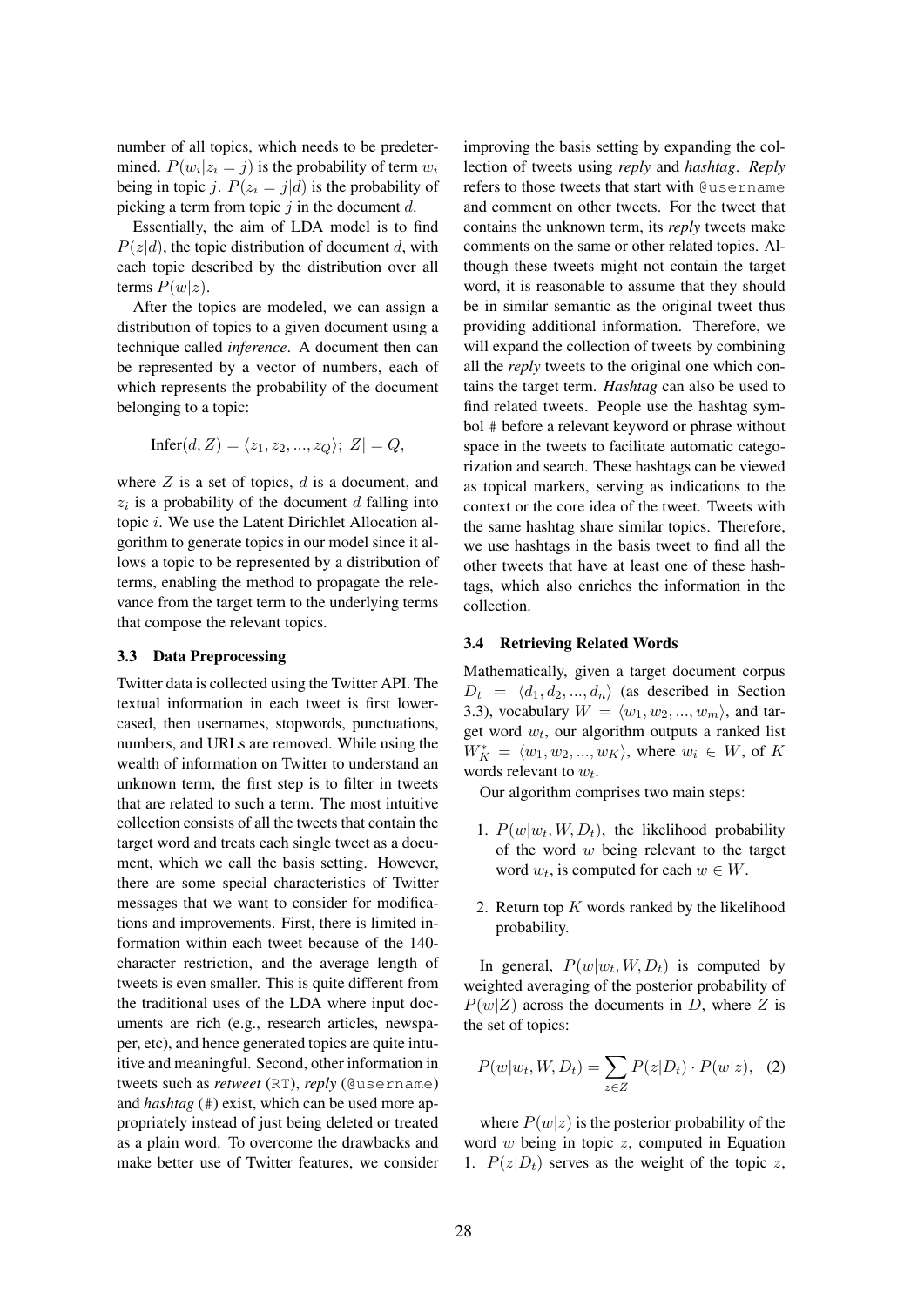computed by averaging out the topic probability  $P(z|d)$  across all documents in  $D_t$ :

$$
P(z|D_t) = \frac{1}{|D_t|} \sum_{d \in D_t} P(z|d), \tag{3}
$$

where  $P(z|d)$  is computed based on Equation 1. Hence:

$$
P(w|w_t, W, D_t) = \frac{1}{|D_t|} \sum_{z \in Z} \sum_{d \in D_t} P(z|d) \cdot P(w|z)
$$
\n(4)

# 4 Evaluation

TwittDict is evaluated against the baseline which utilizes a variant of word co-occurrence to retrieve relevant keywords. Church et al. had success on using the mutual information to extract semantic related terms (1990). Furthermore, Tuarob and Tucker had used the word cooccurrence network to explicate implicit semantics in product related tweets (2015b). Here, the word co-occurrence network is constructed from the tweet corpus. The co-occurrence network is an undirected graph where each node is a distinct word, and each edge weight represents the frequency of co-occurrence. The edge weights can be used directly to compute  $P(x, y)$ , where  $x$  and  $y$  are co-occurred words. Given a target word  $w_t$ , a corpus of tweets T, and vocabulary  $W = \langle w_1, w_2, ..., w_m \rangle$ , the baseline algorithm outputs a ranked list  $W_K^B = \langle w_1, w_2, ..., w_K \rangle$ , where  $w_i \in W$ , of K words relevant to  $w_t$ . The algorithm assigns a co-occurrence based score to each word, and rank them by such a score. In this work, we experiment with three variations of co-occurrence based scores: Mutual Information (MI), Co-Frequency (CoF), and Co-Frequency Inverse Document Frequency (CoF-IDF):

$$
Score_{MI}(w_t, w) = \log_2 \frac{P(w_t, w)}{P(w_t) \cdot P(w)}
$$
 (5)

$$
Score_{CoF}(w_t, w) = P(w_t, w) \qquad (6)
$$

$$
Score_{CoF-IDF}(w_t, w) = P(w_t, w) \cdot IDF(w, T) \tag{7}
$$

### 5 Preliminary Case Study

We experiment our methodology with Twitter data and a set of manually selected words. Twitter data is used due to its ubiquitousness and public availability. Note that, our methodology can expand to other types of social media such as Facebook and Google+ if the data is available.

#### 5.1 Twitter Data

Twitter is a microblog service that allows its users to send and read text messages of up to 140 characters, known as tweets. The Twitter dataset used in this research study comprises roughly 700 million tweets in the United States during the period of 19 months, from March 2011 to September 2012.

#### 5.2 Anecdotal Results

A set of five target words (Obama, Pandora, Xbox, Glee, and Zombie) are used to test our proposed algorithm against one of the baseline with Co-frequency scores. TwittDict employs the LDA implementation in Mallet<sup>7</sup>, with 100 topics and runs for 1,000 iterations using Gibb's Sampling. Due to the limitation on the computational time, TwittDict currently only models topics from a tweet corpus collected in March 2011. For the baseline, we first index the whole tweet corpus using Apache Lucene<sup>8</sup>, then use the same library to compute word frequency. Table 1 lists the results.

From the preliminary results, TwittDict is able to extract highly meaningful words related to the target words, while the baseline contain a mixture of both related and generally spurious words. Note that, TwittDict only uses one month's worth (5.26%) of the available Twitter data, as opposed to the baseline which uses the whole collection of tweets. It is our belief that, with more Twitter data, TwittDict could even provide a wider variety and higher in semantics of lexicons.

### 6 Conclusions and Future Works

By leveraging natural language processing techniques and specific features in social media, we have described our ongoing development of *Twitt-Dict*, a system to identify the social-oriented semantic meaning of unknown words. Such a system could prove to be useful as a building block for emergence detection systems where early recognition of new terms/concepts is crucial. We illustrated through anecdotal results using Twitter data to identify semantic meanings of five terms, that our method is not only achieving promising results, but also urging us to explore further into improving our methods along with conducting rigorous user and automatic evaluations such as (Tuarob et al., 2013a; Tuarob et al.,

<sup>7</sup> http://mallet.cs.umass.edu/

<sup>8</sup> http://lucene.apache.org/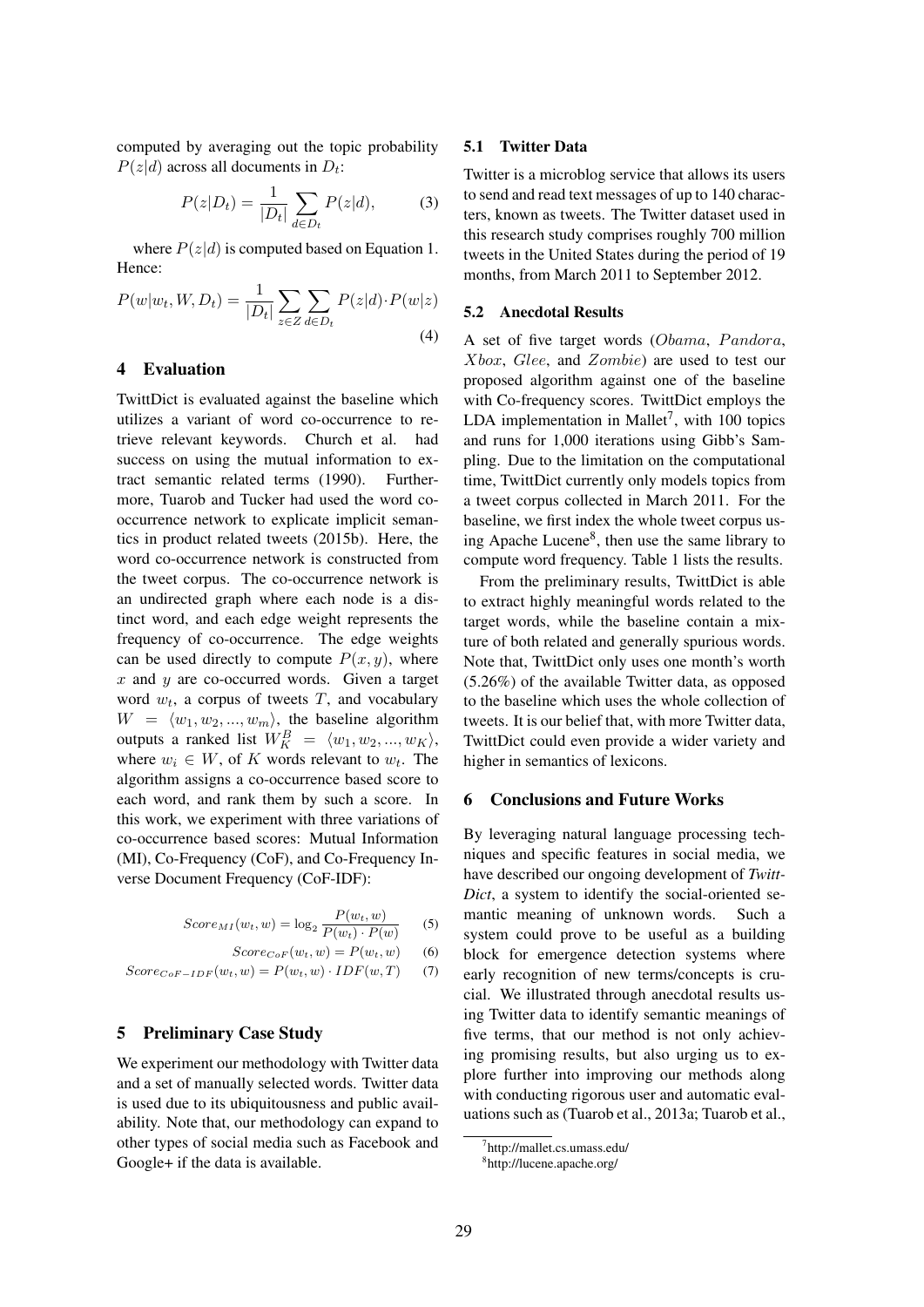| Word  | Obama                 |                  | Pandora     |                     | Xbox    |                               | Glee    |                   | Zombie      |                  |
|-------|-----------------------|------------------|-------------|---------------------|---------|-------------------------------|---------|-------------------|-------------|------------------|
| /Rank | Co-Freq               | <b>TwittDict</b> | Co-Freq     | <b>TwittDict</b>    | Co-Freq | TwittDict                     | Co-Freq | TwittDict         | Co-Freq     | <b>TwittDict</b> |
|       | 1 president president |                  | flow        | station             | live    | live                          |         | watching watching | apocalypse  | apocalypse       |
|       | 2 vote                | libya            | station     | radio               | play    | play                          | llove   | tonight           | feel        | lol              |
|       | 3 michelle            | people           | listening   | listening   playing |         | kinect                        | watch   | episode           | lol         | www              |
|       | 4 romney              | war              | radio       | lol                 | got     | lol                           | tonight | watch             | day         | movie            |
|       | 5 barack              | bush             | love        | music               | lol     | playing                       | episode | love              | dead        | today            |
|       | 6 Iol                 | barack           | point       | playing             | time    | game                          | season  | song              | mode        | feel             |
|       | 7 don                 | don              | tonight     | song                | need    | games                         | project | time              | sleep       | movies           |
|       | 8 america             | news             | commercials | love                | game    | time                          | lol     | good              | walking     | love             |
|       | 9 love                | pres             | playing     | time                | add     | black                         | time    | show              | time        | time             |
|       | 10 speech             | time             | lol         | songs               | don     | back                          | omg     | lol               | todav       | back             |
|       | 11 fuck               | gop              | song        | good                | kinect  | don                           | cast    | songs             | movie       | zombies          |
|       | 12 got                | white            | time        | shit                | buy     | buy                           | wait    | don               | night       | band             |
|       | 13 dnc                | america          | listen      | listen              | games   | good                          | song    | night             | zombies     | dead             |
|       | 14 voting             | oil              | songs       | day                 | fuck    | day                           | good    | cast              | don         | day              |
|       | 15 people             | world            | shit        | today               | shit    | ops                           | don     | amazing           | love        | mode             |
|       | 16 good               | tcot             | night       | play                | wanna   | gamertag                      | amazing | omg               | good        | horror           |
|       | 17 campaign japan     |                  | music       | work                | day     | follow                        | night   | week              | shit        | good             |
|       | 18 years              | administration   | jamming     | flow                | love    | win                           | version | version           | rob         | house            |
|       | 19 win                | house            | got         | tonight             |         | controller controller excited |         | awesome           | walkingdead | plays            |
|       | 20 osama              | gas              | sleep       | night               | haha    | love                          | week    | music             | need        | atomic           |

Table 1: Preliminary results of 5 test words using both the baseline (CoF scores) and TwittDict.

2015). There is plenty of room to improve *Twitt-Dict*. In the current case study, we only used Twitter data during Mar 2011. This specific period of time may bring about bias towards the result. To avoid such bias, we need to test data in different times and geographical regions. This will shed light on how meanings of a term evolve temporally and spatially. When we were conducting the small case study, we noticed that the results were highly dependent on the time period, as Twitter users usually tweet about the current social phenomena. This change reflects the evolvement of social events and community knowledge. We are considering giving users the freedom to specify the time period during which a term is defined. Furthermore, we would explore methods for user evaluations. We would recruit human participants to give feedback about their experience. Real user experience is of great value for us to see whether and how community knowledge from social media truly helps them to better understand the unknown, emerging concepts. Finally, we would like to compare our method against well-established baseline such as (Turney et al., 2010) and (Mikolov et al., 2013).